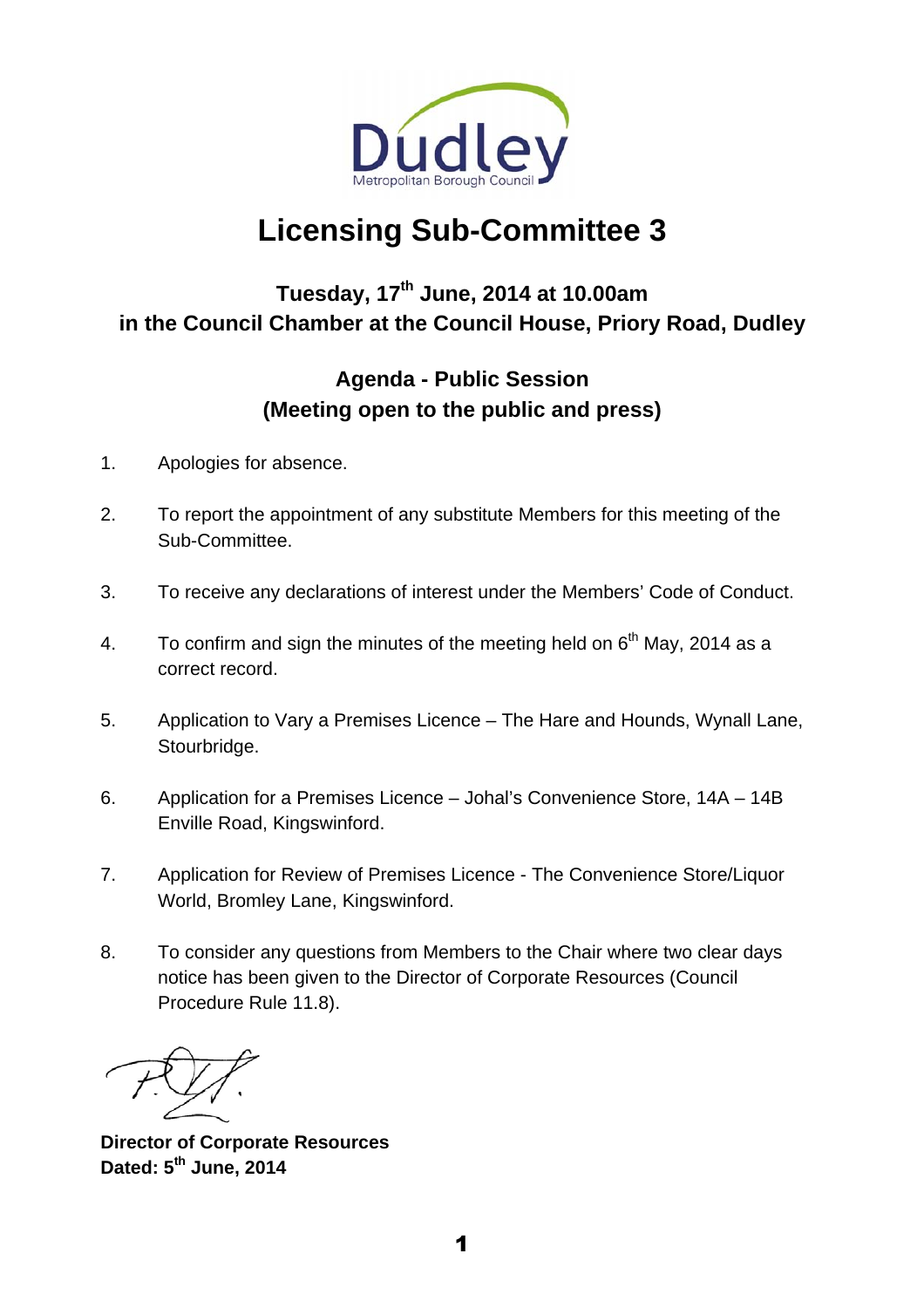# **Distribution**:

Councillors Russell (Chair), K. Finch and James

(Subject to your appointment to the Sub-Committee at the Meeting of the Licensing and Safety Committee to be held on  $12<sup>th</sup>$  June, 2014)

# **Please note the following important information concerning meetings at Dudley Council House:**

- In the event of the alarms sounding, please leave the building by the nearest exit. There are Officers who will assist you in the event of this happening, please follow their instructions.
- There is no smoking on the premises in line with national legislation. It is an offence to smoke in or on these premises.
- Please turn off your mobile phones and mobile communication devices during the meeting or set them to silent.
- If you (or anyone you know) is attending the meeting and requires assistance to access the venue and/or its facilities, please contact the contact officer below in advance and we will do our best to help you.
- Information about the Council and our meetings can be viewed on the website **www.dudley.gov.uk**
- The Democratic Services contact officer for this meeting is Karen Taylor, Telephone 01384 818116 or E-mail **karen.taylor@dudley.gov.uk**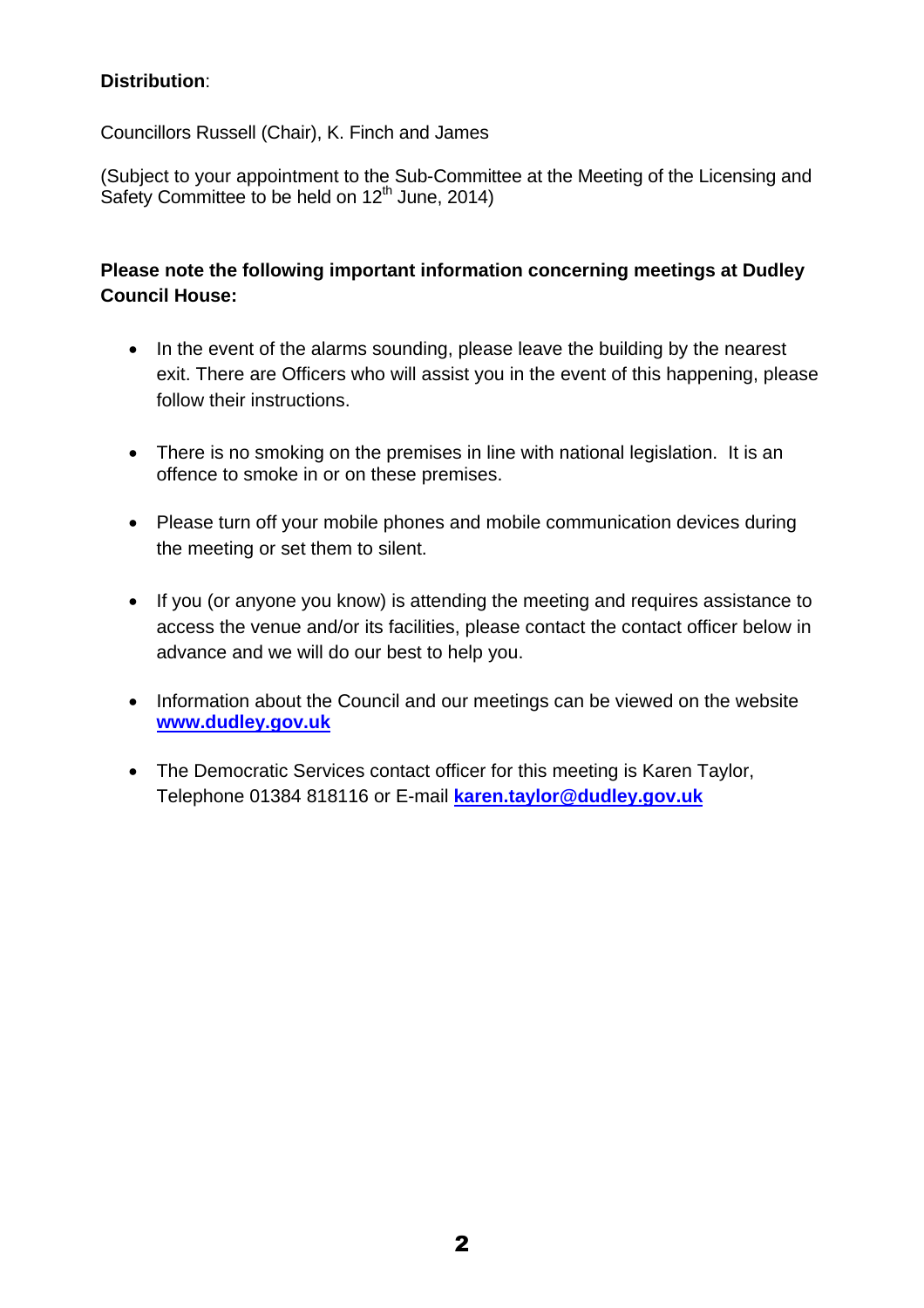# **LICENSING SUB-COMMITTEE 3**

### Tuesday  $6<sup>th</sup>$  May, 2014 at 10.00 am in the Council Chamber, The Council House, Dudley

#### PRESENT:-

Councillor K Finch (Chair) Councillors Bills and Mrs H Turner

#### Officers:-

Mr T Holder (Legal Advisor), Mr B Hughes (Licensing Clerk) and Mrs K Griffiths (Democratic Services Officer) – All Directorate of Corporate Resources.

#### 38 APOLOGY FOR ABSENCE

An Apology for absence from the meeting was submitted on behalf of Councillor Mrs Ameson.

#### 39 APPOINTMENT OF SUBSTITUTE MEMBER

It was noted that Councillor Bills was serving as substitute member for Councillor Mrs Ameson, for this meeting of the Sub-Committee only.

#### 40 DECLARATIONS OF INTEREST

No Member made a declaration of interest in accordance with the Members' Code of Conduct.

#### 41 MINUTES

#### RESOLVED

That the minutes of the meeting of the Sub-Committee held on 21<sup>st</sup> January, 2014, be approved as a correct record and signed.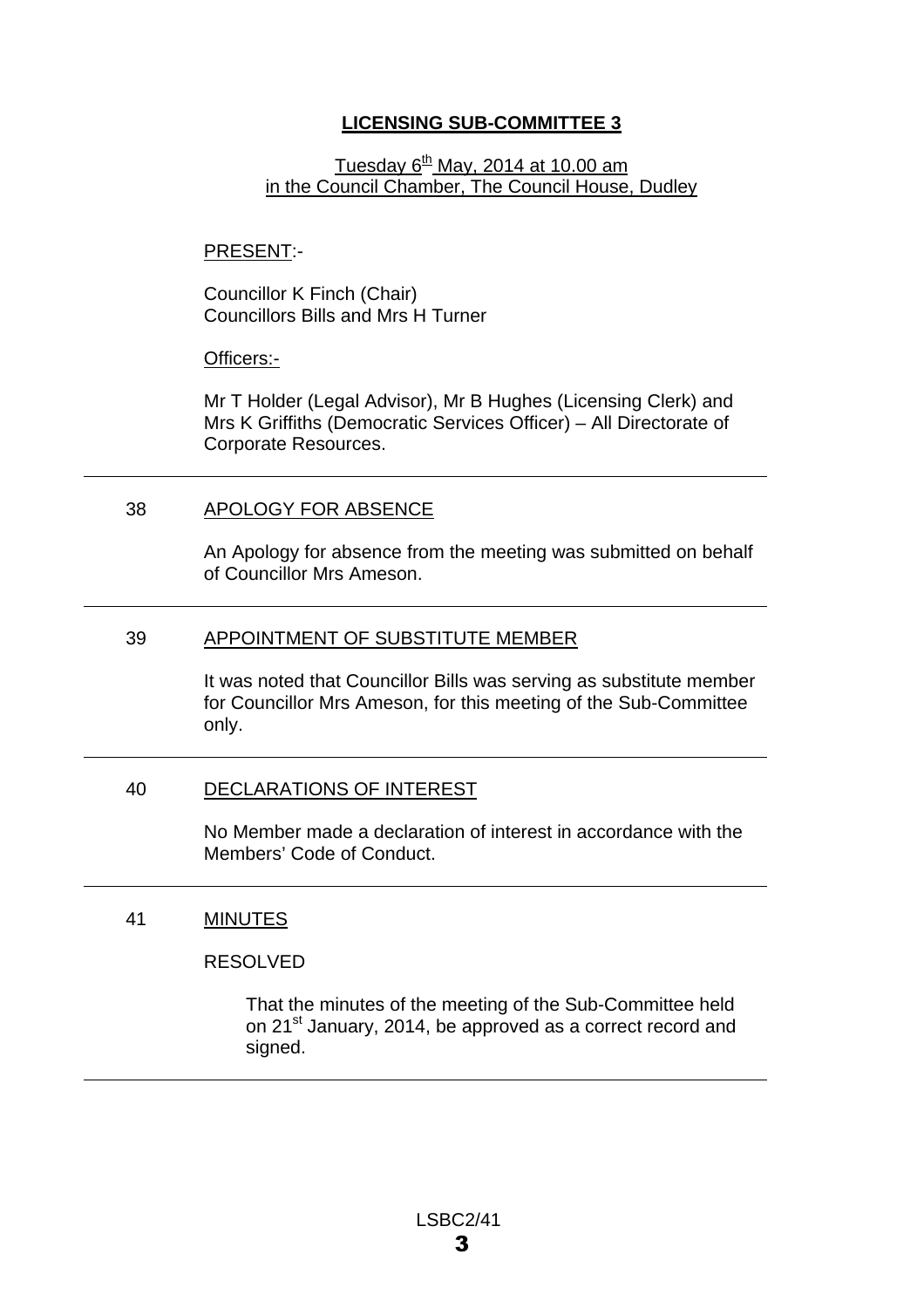#### 42 APPLICATION FOR REVIEW OF PREMISES LICENCE – BOOZE CORNER, 10 HOWLEY GRANGE ROAD, HALESOWEN

A report of the Director of Corporate Resources was submitted on an application for the review of the premises licence in respect of Booze Corner, 10 Howley Grange Road, Halesowen.

Prior to the meeting, the Sub-Committee were informed that there were no representatives from Booze Corner present, despite being requested to attend at the adjourned meeting held on 11<sup>th</sup> March, 2014. Following investigation, it was reported that the Solicitor, on behalf of Booze Corner, had incorrectly recorded the re-convened date in his diary.

In view of the above, it was

#### RESOLVED

That consideration of the application made for the review of the premises licence in respect of Booze Corner, 10 Howley Grange Road, Halesowen be adjourned to a reconvened meeting to be held at a later date.

The Sub-Committee requested that both Mr A Singh, Premises Licence Holder and Mrs K Kaur, Designated Premises Supervisor, attend the re-convened meeting.

The meeting ended at 10.30 am.

**CHAIR**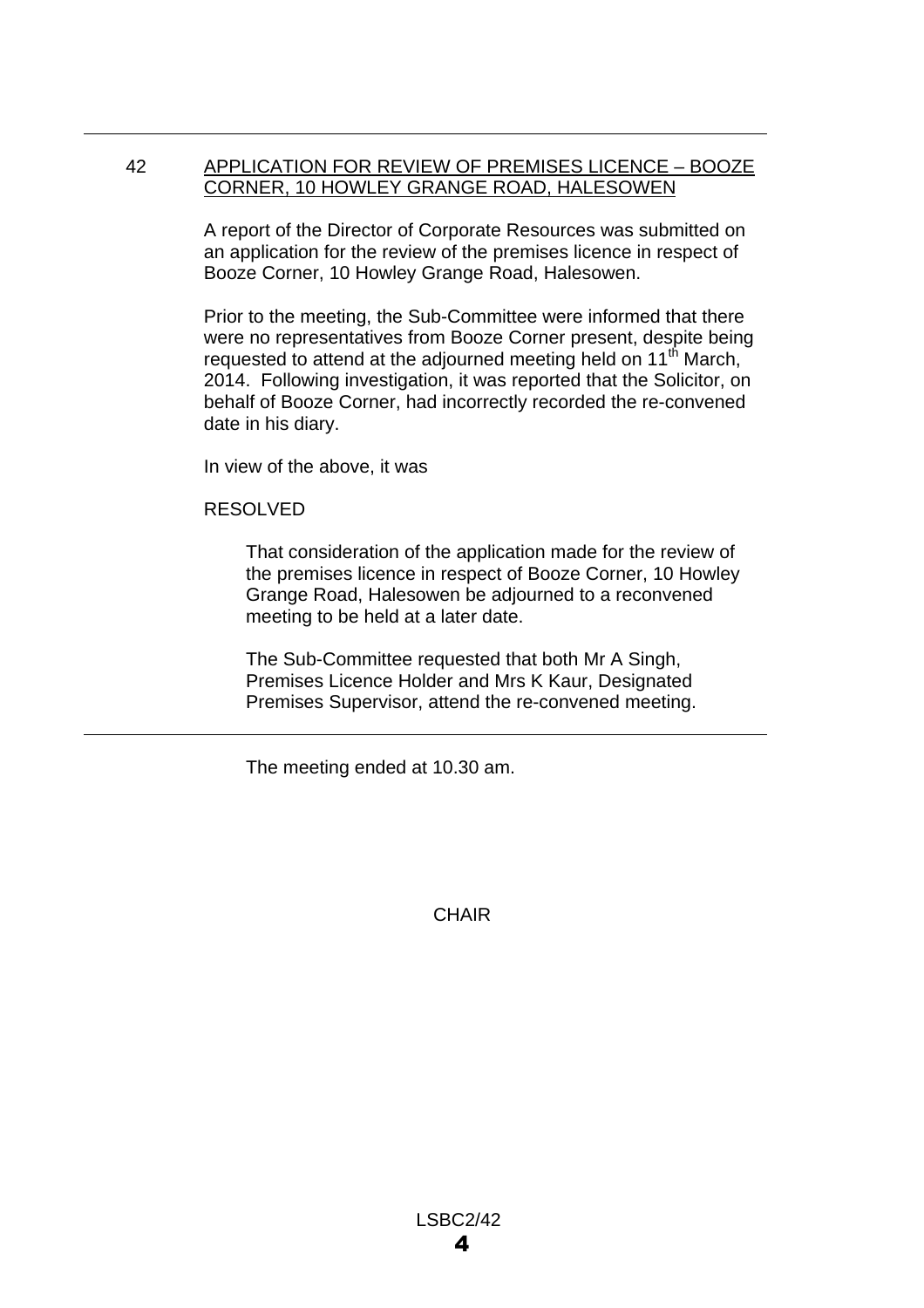

# **Licensing Sub-Committee 3 - 17th June, 2014**

#### **Report of the Director of Corporate Resources**

#### **Application to Vary a Premises Licence**

#### **Purpose of Report**

1. To consider the application for variation of the premises licence in respect of the premises known as The Hare & Hounds, Wynall Lane, Stourbridge, West Midlands, DY9 9AB.

#### **Background**

- 2. The Hare & Hounds, Wynall Lane, Stourbridge, West Midlands, was first issued with a premises licence on the  $9<sup>th</sup>$  January 2006, that licence was subsequently transferred on the  $11<sup>th</sup>$  June 2010.
- 3. The current premises licence is issued for the following:

#### Sale of Alcohol

Monday – Saturday 10.00 until 00.00 Sundays 11.00 until 00.00

New Years Eve 10.00 to New Years day terminal hour as proposed.

To permit the premises to open for licensable activities to show the broadcast of televised sporting events of national or international interests outside normal operating hours. Such opening times for this purpose to be confirmed 14 days prior, notice in writing to the Police before the premises intend to open. Such notification to include the opening times and the sporting event which is to be shown, with the right of Police veto within 7 days.

Films/Indoor Sporting Events/Live Music/Recorded Music/Performance of Dance

Monday – Saturday 10.00 until 00.00 Sundays 11.00 until 00.00

(When the hours for sale of alcohol are extended hereunder these hours are also extended).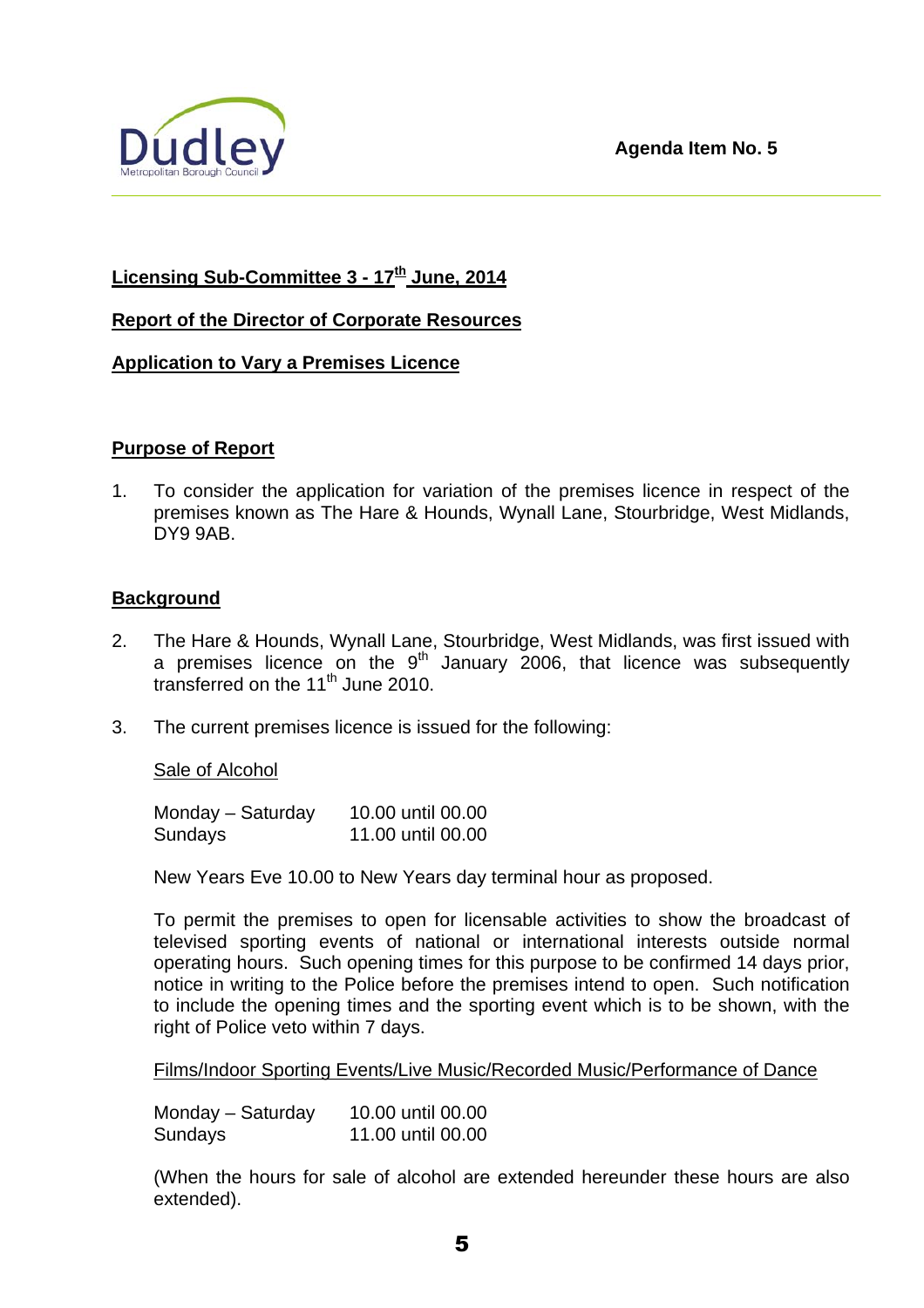#### Late Night Refreshments

Monday to Sunday inc 23.00 until 00.00

(When the hours for sale of alcohol are extended hereunder these hours are also extended).

- 4. The current premises licence holder is Marstons Plc.
- 5. On the 22<sup>nd</sup> April 2014, John Gaunt and Partners, Solicitors, made application on behalf of Marston's plc for the variation of the premises licence in respect of the Hare and Hounds, Wynall Lane, Stourbridge.
- 6. The application for variation of licence is as follows:

 To extend the terminal hour for licensable activities on Fridays and Saturdays until 01.00 the following mornings, with the premises closing to the public 30 minutes thereafter.

- 7. Confirmation that copies of the application form and supporting documentation have been served on the relevant authorities has been received.
- 8. Representations have been received from a local Councillor, and 9 letters of objection from local residents copies of those representations have been circulated to the premises licence holder, Committee members and interested parties in accordance with the Licensing Act 2003.
- 9. This application falls within the Council's recent responsibility for liquor licensing which has a direct link to the Council's key corporate priority that safety matters.

### **Finance**

10. There are no financial implications.

#### **Law**

- 11. The law relating to the granting of applications to vary premises licences is governed by the Licensing Act 2003, part 3, section 34.
- 12. Pursuant to section 35(3)(a) of the Licensing Act 2003, where a relevant authority has made representations, the Licensing Authority must:-
	- Hold a hearing to consider item, unless the authority, the applicant and each person who has made such representations agree that a hearing is unnecessary, and,
	- Having regard to the representations, take such of steps mentioned in subsection (4) (if any) as it considers appropriate for the promotion of the licensing objectives.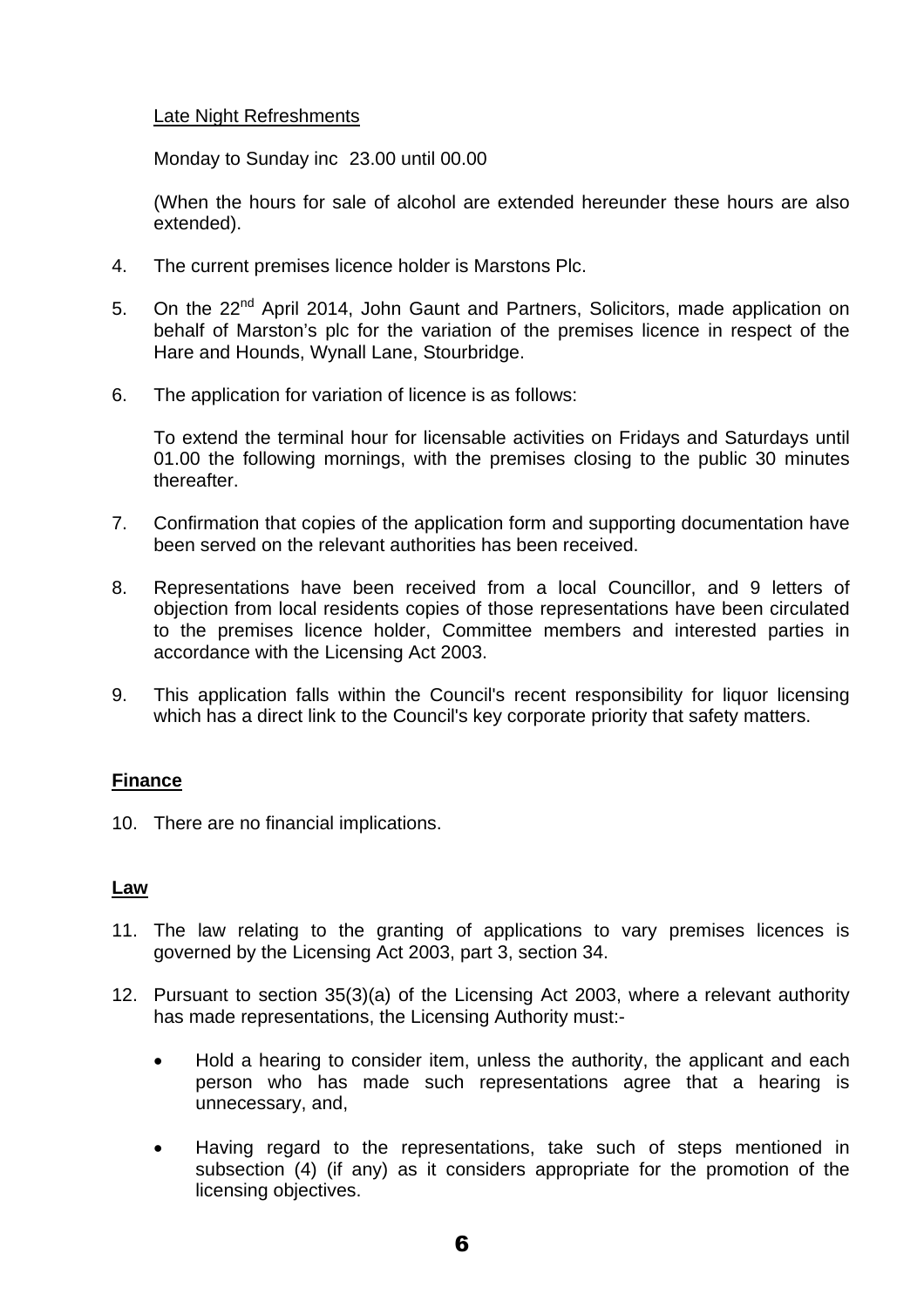- The steps are:-
- To modify the conditions of licence:
- To reject the whole or part of the application.
- 13. Pursuant to Section 36(1) and (4) of the Licensing Act 2003 where an application (or any part of an application) is granted or rejected under Section 35 of the Licensing Act 2003, the Licensing Authority must immediately give notice to that effect to :
	- the applicant;
	- any person who made relevant representations in respect of the application and
	- the Chief Officer of Police for the police area in which the premises are situated.
- 14. In pursuance of regulation 26(1) of the Licensing Act 2003 (Hearing Regulations 2005), the licensing authority must make its determination at the conclusion of the hearing.
- 15. In pursuance of schedule 5, section 4 if the Licensing Authority refuse to grant the application vary the premises licence, there is a right of appeal to the Magistrates' Court.
- 16. In pursuance of schedule 5, section 4(2) where the Licensing Authority grant an application to vary a premises licence in whole or in part. The applicant may appeal against any decision to modify the conditions of the licence under subsection 4(a) of section 35 of the Licensing Act 2003.
- 17. In pursuance of schedule 5 section 4(3) where a person who made relevant representations to the application desires to contend:
	- a) that any variation made ought not to have been made, or
	- b) that, when varying the licence, the Licensing Authority ought not to have modified the conditions of the licence, or ought to have modified item in a different way, under subsection 4(a) of section 35 of the Licensing Act.

They have the right of appeal to the Magistrates' Court.

#### **Equality Impact**

- 18. This report complies with the Council's policy on equal opportunities.
- 19. The licensing of premises and individuals will impact on children and young people through their attendance at licensed premises.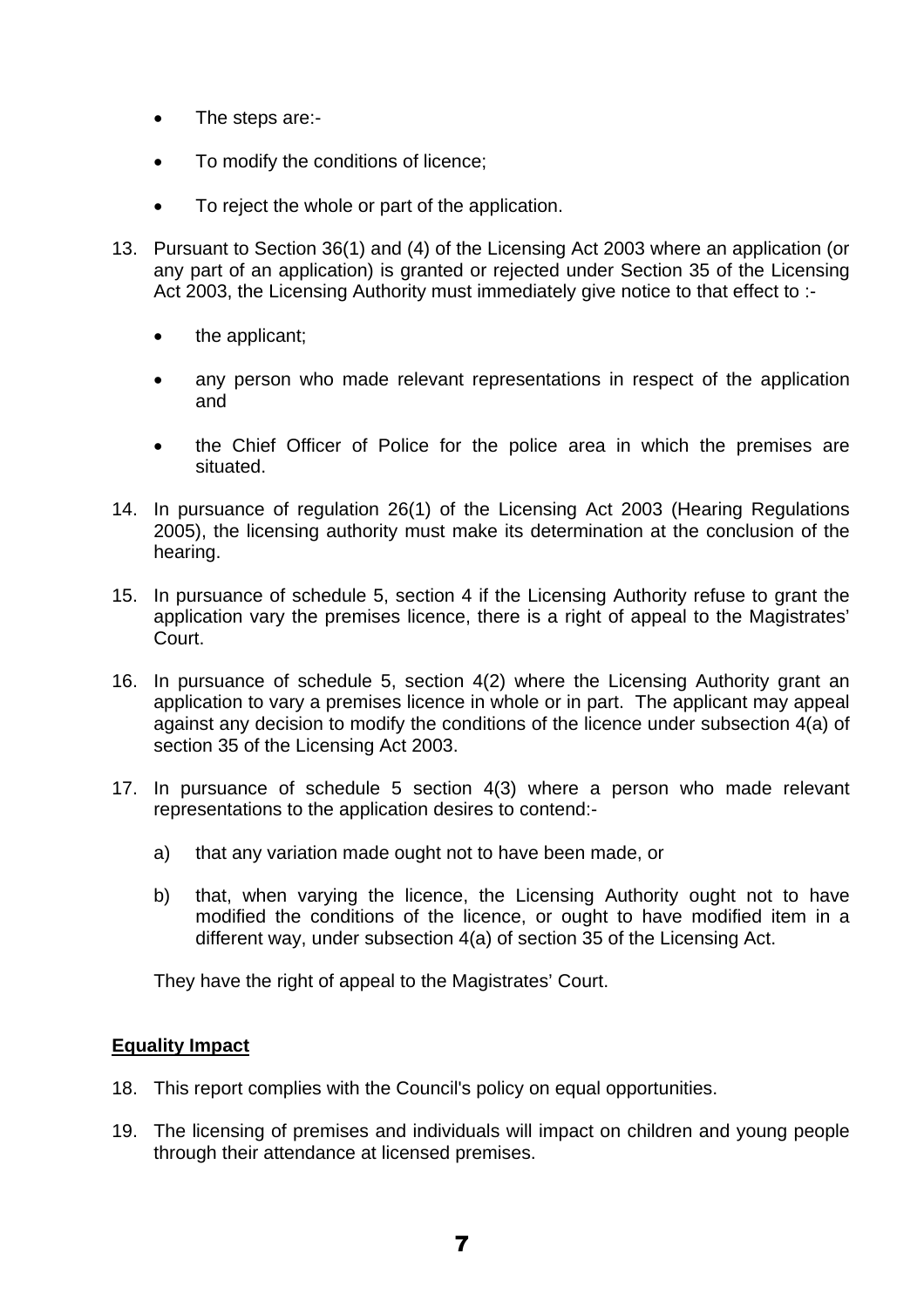20. There has been no consultation or involvement of children and young people in developing these proposals.

#### **Recommendation**

21. That the Sub-Committee determine the application.

....................................................................................... DIRECTOR OF CORPORATE RESOURCES

Contact Officer: Mrs. L Rouse Telephone: 01384 815377 Email: lliz.rouse@dudley.gov.uk

**List of Background Papers**